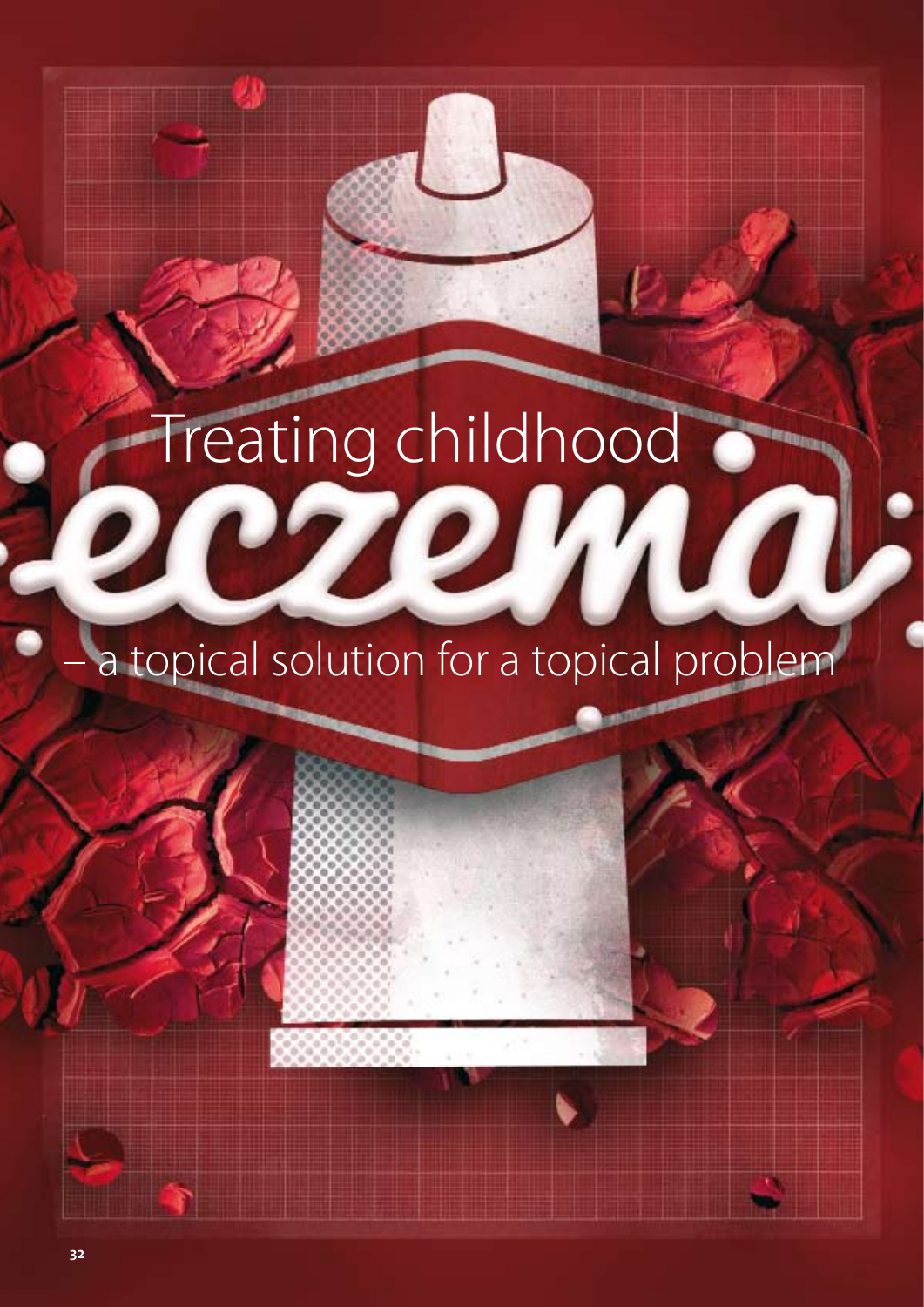*Emollients, topical corticosteroids and avoidance of triggers remain the mainstays of treatment in children with eczema. Under-use of topical treatment continues to be more of a concern than overuse. This highlights the importance of providing comprehensive education to the child's parents or caregivers and overcoming "corticosteroid phobia". Although most children with eczema can be managed with topical treatments in primary care, referral to secondary care may be required in severe cases.*

Eczema, also referred to as atopic eczema or atopic dermatitis, is an itchy inflammatory skin disease most commonly seen in children. It is characterised by pruritis and inflamed, dry, scaling and crusted skin in the acute phase (Figure 1) with lichenification (thickening) and hyperpigmentation of the skin if the condition becomes chronic. Children with eczema will usually experience recurrent flares.

Eczema has been reported to affect approximately 20% of children in New Zealand with disproportionally higher rates among Māori and Pacific children.<sup>1</sup> Over 90% of cases of eczema develop in children before the age of five years and 60% of these cases occur in the first year of life.<sup>2</sup> Although many children experience remission as they grow older, approximately 20 – 40% of those affected in childhood will continue to experience eczema as adults.<sup>1</sup>

The pathogenesis of eczema is complex and it is now thought that skin barrier dysfunction, environmental factors, a genetic predisposition and immune dysfunction all contribute to its development and are closely intertwined.<sup>3</sup> The traditional view, that eczema was primarily an immune-mediated response, has been challenged by recent research that suggests abnormalities

in the skin barrier, including mutations in filaggrin (a structural protein), play a major role in the development of eczema.<sup>4,5</sup>

# **The severity of the child's symptoms should guide treatment**

The diagnosis of eczema in children is usually based on the patient history and clinical signs, e.g. dry, itchy skin and an early age of onset.<sup>2</sup> After a diagnosis of eczema has been made, treatment is tailored to the severity of the child's symptoms (Table 1, over page).

#### **Key management principles for children with eczema**

- 1. Provide comprehensive education and support to the child's parents/caregivers
- 2. Advise use of emollients frequently and in large quantities
- 3. Advise use of topical corticosteroids at the appropriate potency for the treatment of flares
- 4. Seek specialist paediatric or dermatological advice in children with severe or persistent eczema





Figure 1: Examples of infants with atopic eczema (Images provided by Dermnet NZ)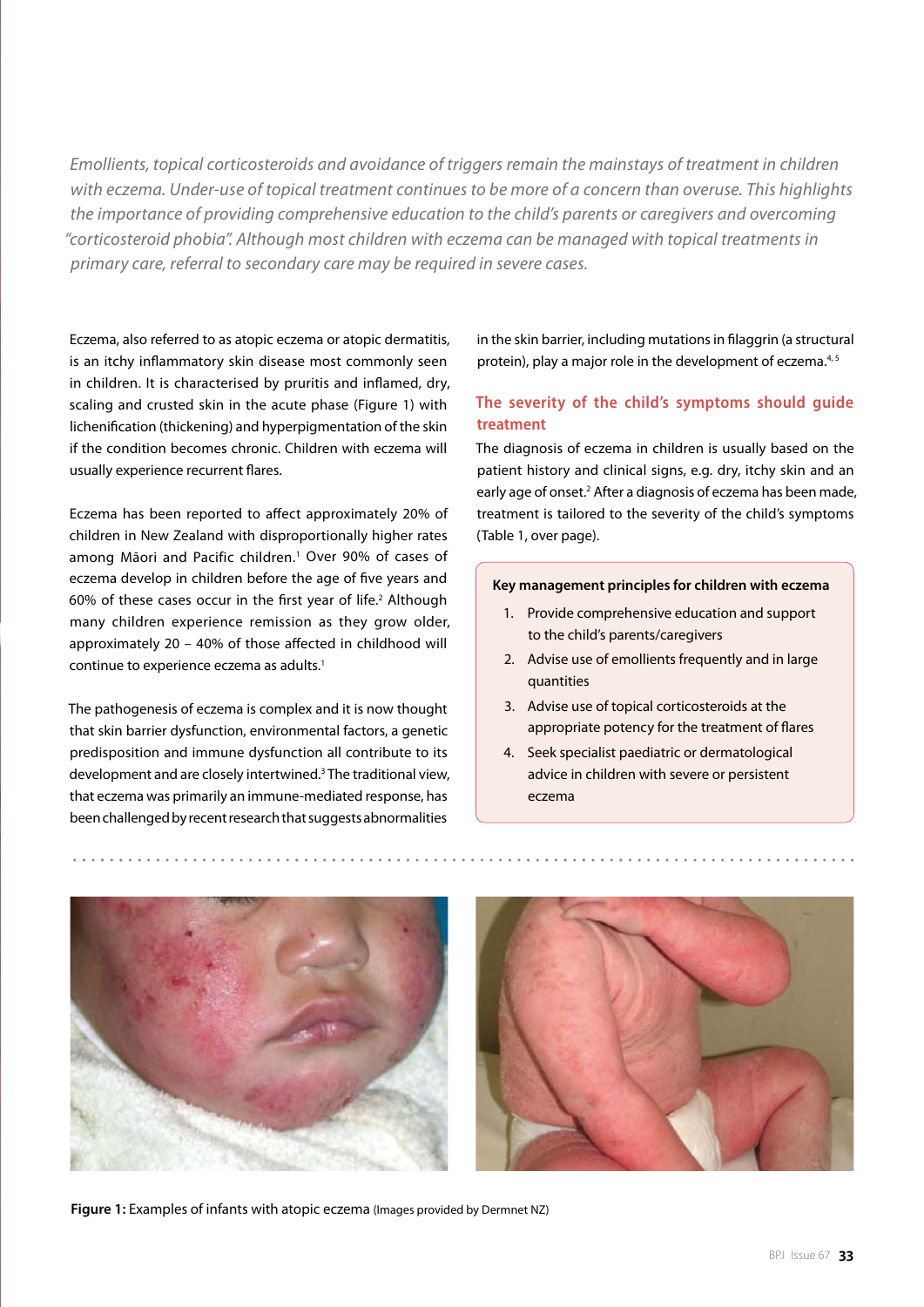Table 1: Eczema management algorithm (adapted from NICE, 2007)<sup>6,7</sup>

| <b>ECZEMA SEVERITY CHARACTERISTICS</b>                                               |                                                                                        |                                                                                                                    |                                                                                                                                                                                                        |  |  |  |  |
|--------------------------------------------------------------------------------------|----------------------------------------------------------------------------------------|--------------------------------------------------------------------------------------------------------------------|--------------------------------------------------------------------------------------------------------------------------------------------------------------------------------------------------------|--|--|--|--|
| <b>Controlled eczema</b><br>with no active skin<br>involvement                       | Mild eczema                                                                            | Moderate eczema                                                                                                    | Severe eczema                                                                                                                                                                                          |  |  |  |  |
| Normal skin with no<br>evidence of dryness,<br>redness or itching                    | Areas of dry skin<br>Infrequent itching (with<br>or without small areas of<br>redness) | Areas of dry skin<br>Frequent itching<br>Redness (with or without<br>excoriation and localised<br>skin thickening) | Widespread areas of dry<br>skin<br>Incessant itching<br>Redness (with or without<br>excoriation, extensive<br>skin thickening, bleeding,<br>oozing, cracking and<br>alteration of skin<br>pigment)     |  |  |  |  |
| <b>TREATMENT</b>                                                                     |                                                                                        |                                                                                                                    |                                                                                                                                                                                                        |  |  |  |  |
| <b>Controlled eczema</b><br>with no active skin<br>involvement                       | Mild eczema                                                                            | Moderate eczema                                                                                                    | Severe eczema                                                                                                                                                                                          |  |  |  |  |
| All: Emollients + parent or caregiver education including advice regarding adherence |                                                                                        |                                                                                                                    |                                                                                                                                                                                                        |  |  |  |  |
|                                                                                      | Mild topical<br>corticosteroids, e.g.<br>hydrocortisone 1%                             | Moderate topical<br>corticosteroids, *e.g.<br>triamcinolone acetonide,<br>clobetasone butyrate <sup>+</sup>        | Potent topical<br>corticosteroids, <sup>#</sup><br>e.g. hydrocortisone<br>butyrate 0.1%,**<br>betamethasone valerate<br>(over age one year),<br>mometasone furoate,<br>methylprednisolone<br>aceponate |  |  |  |  |
|                                                                                      |                                                                                        |                                                                                                                    | Consider referral for<br>systemic and additional<br>treatments                                                                                                                                         |  |  |  |  |

\* Avoid use on face, neck, genitals or axillae for longer than seven to 14 days

- † Clobetasol butyrate (Eumovate partly subsidised) is a moderate potency corticosteroid and should not be confused with clobetasol propionate (Dermol) which is a very potent corticosteroid
- ‡ Avoid use on face, neck, genitals or axillae
- \*\* Hydrocortisone butyrate 0.1% (Locoid) is a potent corticosteroid and should not be confused with hydrocortisone 1%, a mild corticosteroid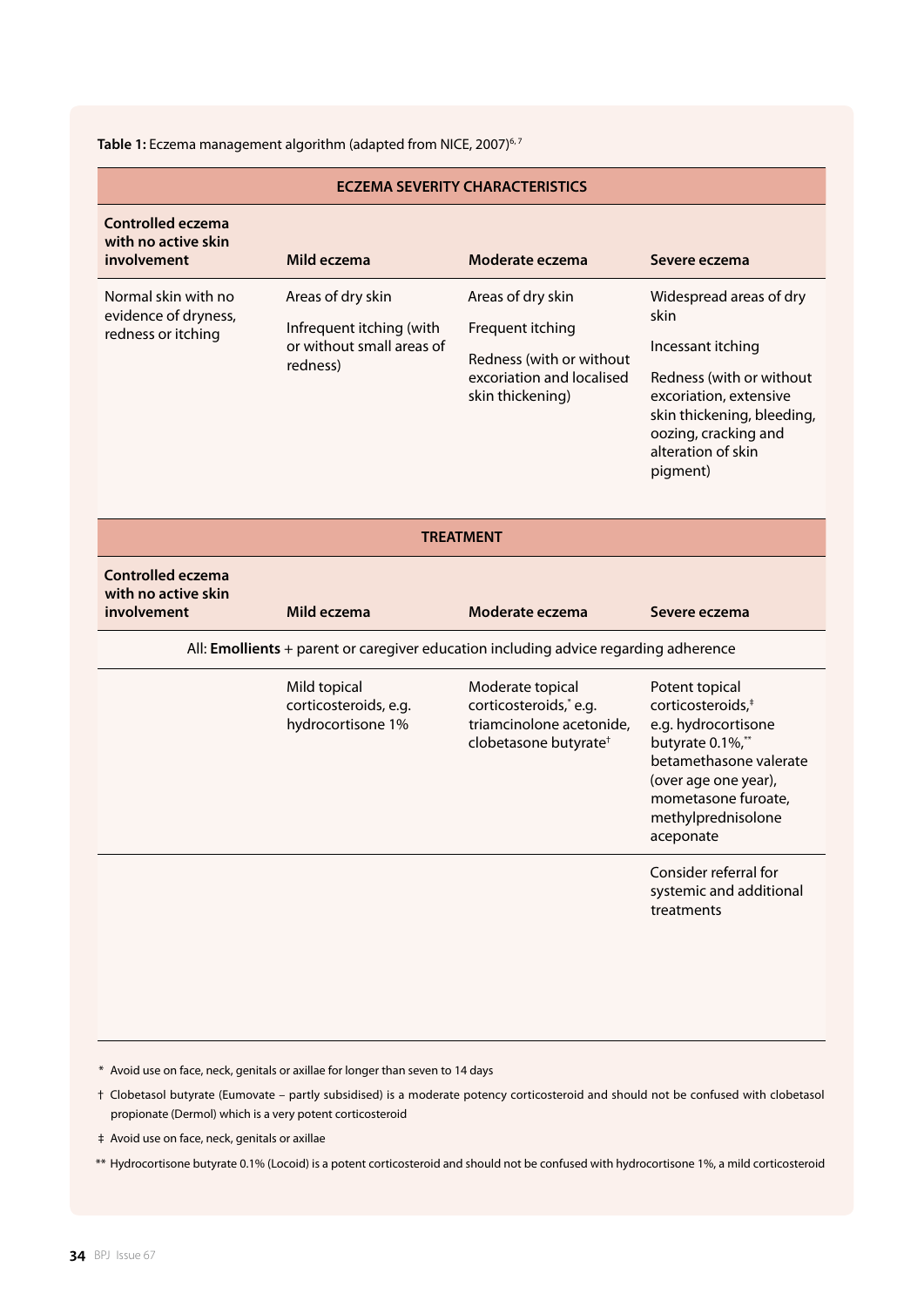# **Provide comprehensive education and support to the child's parents/caregivers**

Providing educational materials about eczema to parents or caregivers can help to increase their knowledge about their child's condition, and therefore reinforce effective management and help to promote adherence to topical treatments. Practice nurses are often responsible for this education and ongoing support.

 $\bigodot$  A leaflet for parents on how to care for the child's eczema is available from: **www.starship.org.nz/media/269759/ caring\_for\_your\_child\_s\_eczema\_june\_2014.pdf**

#### **Recommend daily baths using wash-off emollients**

Warm (not hot) baths, once daily, lasting no longer than 10 – 15 minutes are recommended for all children with eczema. $8$ Emollients or wash-off emollient products, rather than soaps or detergents, should be used when bathing, and bubble baths avoided. Aqueous cream BP and emulsifying ointment BP (both subsidised) can be used as soap substitutes during bathing.\* These products can also be used as wash-off emollients if the household does not have a bath, applied before the child enters the shower and then washed off.

\* Neither aqueous cream BP nor emulsifying ointment BP should be used as a leave-on emollient as both contain sodium lauryl sulphate and can irritate the skin (see: "Which emollient should be prescribed", Page 36).

 $G$  A video on bathing children with eczema is available from: **www.kidshealth.org.nz/eczema-care-bathing**

#### **Twice-weekly bleach baths are also recommended**

Twice-weekly antiseptic baths with diluted sodium hypochlorite (household bleach) can reduce staphylococcal carriage and improve the child's symptoms.<sup>9</sup> Parents can be advised to add 2 mL of plain bleach (2.2% sodium hypochlorite, e.g. "Budget Household Bleach Regular") per litre of bathwater and bathe the child for 10 – 15 minutes, twice a week. A fullsized bath with a 10 cm depth of water holds approximately 80 litres of water, and will therefore require approximately 160 mL of 2.2% bleach. A baby's bath holds approximately 15 litres of water and will require approximately 30 mL of 2.2% bleach. Parents should be advised that bleach baths are safe when the correct amount of bleach is added to the bath, but to avoid contact between the bath water and the child's eyes. Antiseptic bath oils, e.g. Oilatum Plus or QV Flare up, can be used instead of bleach, but are generally more expensive.

After bathing, the child should be rinsed off with fresh water and patted dry with a towel, followed by application of emollients and topical corticosteroids.

 $G_{\sigma}$  A patient leaflet that provides detailed information on how to prepare a bleach bath is available from: **www.starship. org.nz/media/269481/bleach\_bath\_handout.pdf**

Recent evidence has highlighted the effectiveness of bleach baths in children with eczema, including an improvement in symptoms and reductions in *Staphylococcus aureus*  colonisation. A recent study randomised 42 patients aged two to 30 years with moderate-to-severe eczema to either twiceweekly bleach baths (for ten minutes at a time) or normal baths, for two months. Patients in the bleach bath group had significant reductions in the Eczema Area and Severity Index (EASI)\* scores at both one and two months.9 Reductions in *S. aureus* density were also observed at one and two months.<sup>9</sup> Mild adverse events (burning/stinging) were observed in both treatment groups.<sup>9</sup> A recently completed, but as yet unpublished, small randomised controlled trial in New Zealand found improvements in both the EASI and Scoring Atopic Dermatitis (SCORAD) scores in children with atopic eczema who had dilute bleach added to their bath. Children who did not have bleach added to their bath had very little change in their EASI and SCORAD scores.<sup>10</sup>

\* The EASI score is a tool used mainly in a research setting to measure the extent and severity of a patient's eczema.

#### **Advise about avoiding triggers/irritants**

Avoiding triggers and irritants is beneficial during acute eczema flares as well as for long-term management to avoid the "itch-scratch-itch" cycle. Factors that can exacerbate a child's eczema include soaps, detergents, chemicals, abrasive clothing and temperature extremes.<sup>11</sup>

Useful advice that can be given to parents includes:<sup>11</sup>

- Wash new clothes before use to avoid contact with formaldehyde and other chemicals from the manufacturing process that can irritate the skin
- Use mild detergents labelled for sensitive skin when washing clothes and do a second rinse cycle to remove residual detergent. Avoid the use of fabric softeners.
- **Dress children in loose cotton clothing and avoid wool** or synthetics next to the skin, i.e. use cotton fabrics as a base layer
- Avoid topical products that contain fragrances, alcohol and other ingredients that can dry the skin, e.g. witch hazel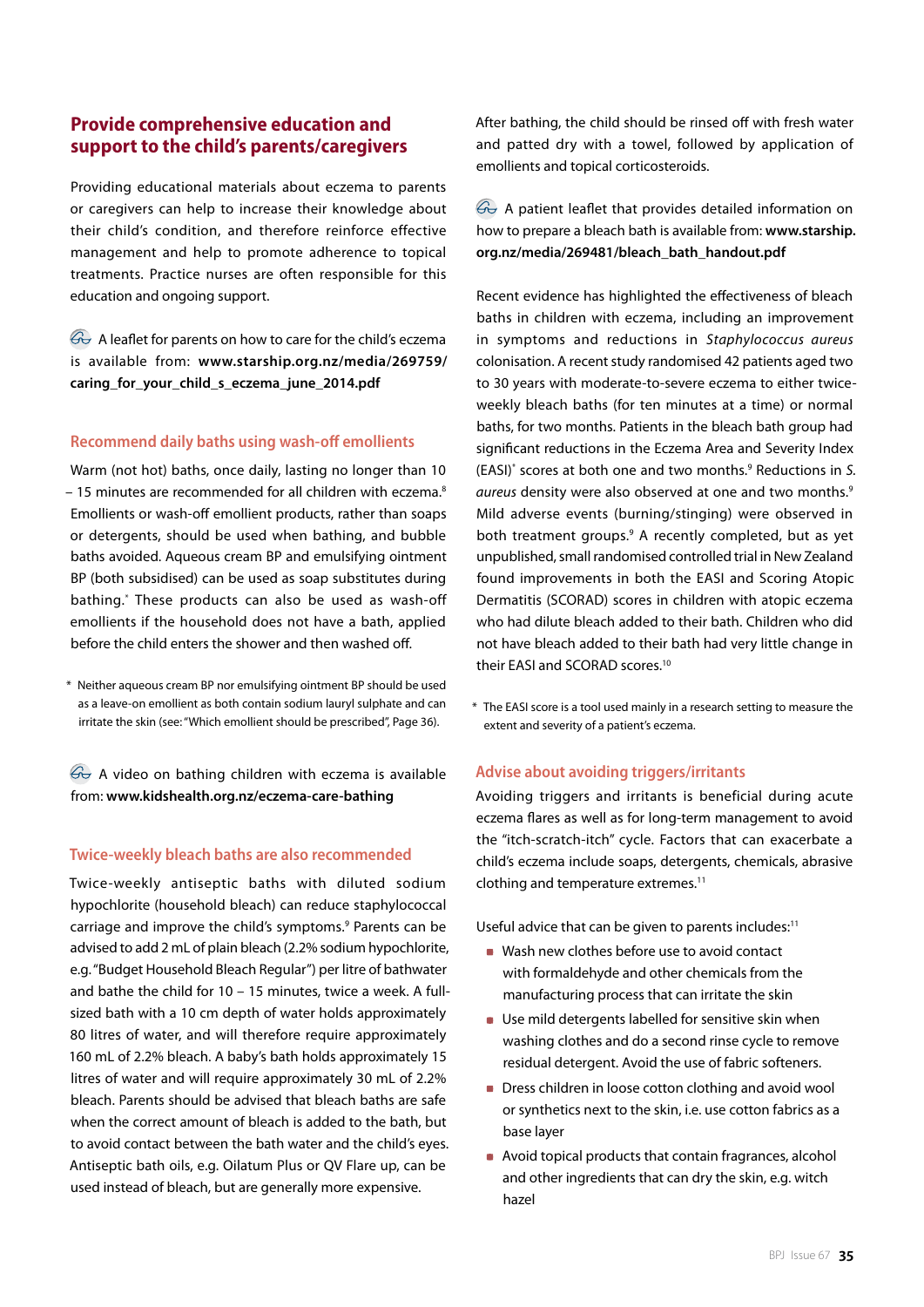- **Encourage children to rinse in fresh water after** swimming in a chlorinated pool and follow with application of an emollient
- Keep children's fingernails trimmed to avoid injury from scratching

Although the influence of airborne allergens, e.g. dust mites, in exacerbating eczema is unclear, some parents may wish to reduce this exposure. This can be achieved by encasing the child's mattress, base and pillows in allergen-barrier bedding covers and washing top bedding in hot water (>55°C), or hot ironing, every two weeks.<sup>12</sup>

#### **The role of food allergy in eczema is unclear**

The role of food allergens in the aetiology of a child's eczema is frequently overestimated, particularly by parents.<sup>13</sup> Food allergy is more likely to be a contributing factor in young infants with severe generalised eczema.<sup>12</sup>

Parents should be advised against putting their child on a very restrictive diet as this is often of limited benefit, and the diet can be expensive to maintain and result in nutritional deficiencies.12, 14

Allergy screening with large panels of food allergens is not recommended in children with eczema, as the child is usually atopic and allergy test results can reflect sensitisation to food rather than a clinically relevant allergy.12, 13 Investigation of potential food allergies in children with eczema is recommended under the following circumstances:<sup>12</sup>

- **If there is a history of an immediate allergic reaction** following food consumption (this can also occur in a breast fed infant due to maternal ingestion of an allergen)
- **If a young child has severe, problematic eczema and is** unresponsive to appropriate topical treatment

If food allergy is suspected in a child with eczema, discussion with an immunologist, paediatric dermatologist or paediatrician is recommended, to decide on a course of further investigation, which may include radioallergosorbent test (RAST) or skin prick testing.12 These tests can be performed in primary care, but results can sometimes be misleading or difficult to interpret.

 $\overline{\mathbb{G}}$  For further information, see: "Appropriate use of allergy testing in primary care" (Best Tests, Nov 2011).

# **Use emollients frequently and in large quantities**

Emollients form the basis of treatment for all children with eczema, as they reduce inflammation and support the natural skin barrier. Increased use of emollients has been shown to improve both the child's and parent's quality of life, reduce the child's eczema symptoms and sleep disturbances and decrease the amount of topical corticosteroids required.<sup>15, 16</sup>

Ideally, emollients should be applied **several times a day** to the entire body and continued even when the child's eczema has cleared.8 Children should be prescribed **250 – 500 g of emollient per week** to provide sufficient product for moisturising, washing and bathing.8

Where possible emollients should be dispensed in a pump container or tube, as emollients prescribed in tubs or jars can become contaminated.<sup>8</sup> If tubs or jars are dispensed, advise carers to scoop the emollient from the tub using a clean spoon or spatula to avoid bacterial contamination.

Children should be encouraged to apply their emollients themselves from a young age, as this helps adherence and self-treatment when they start attending school. School-aged children should ideally keep a supply of emollient at school and be encouraged to use it whenever they feel the urge to scratch.

Best practice tip: when prescribing an emollient it is useful to put the monthly quantity of emollient required on prescription (i.e. 2000 g per month). As most subsidised emollients are "stat" dispensed, the pharmacist is generally obliged to give the entire three months supply at the same time. However, if the prescriber wishes to limit the initial supply this can be achieved by endorsing the prescription with "trial period one month".

#### **Which emollient should be prescribed?**

The best choice of emollient is the one preferred by the child/ parent as it is more likely to be used regularly. Emollients have different formulations, including ointments, creams and lotions. The difference is the proportion of oil (lipid) to water in the product. The lipid content is highest in ointments, intermediate in creams and lowest in lotions. As a general rule, the products with the highest lipid content are more effective in treating dry skin, provide better barrier protection and have a longer duration of action,<sup>12</sup> but may be the least convenient due to being the most greasy/sticky on the skin.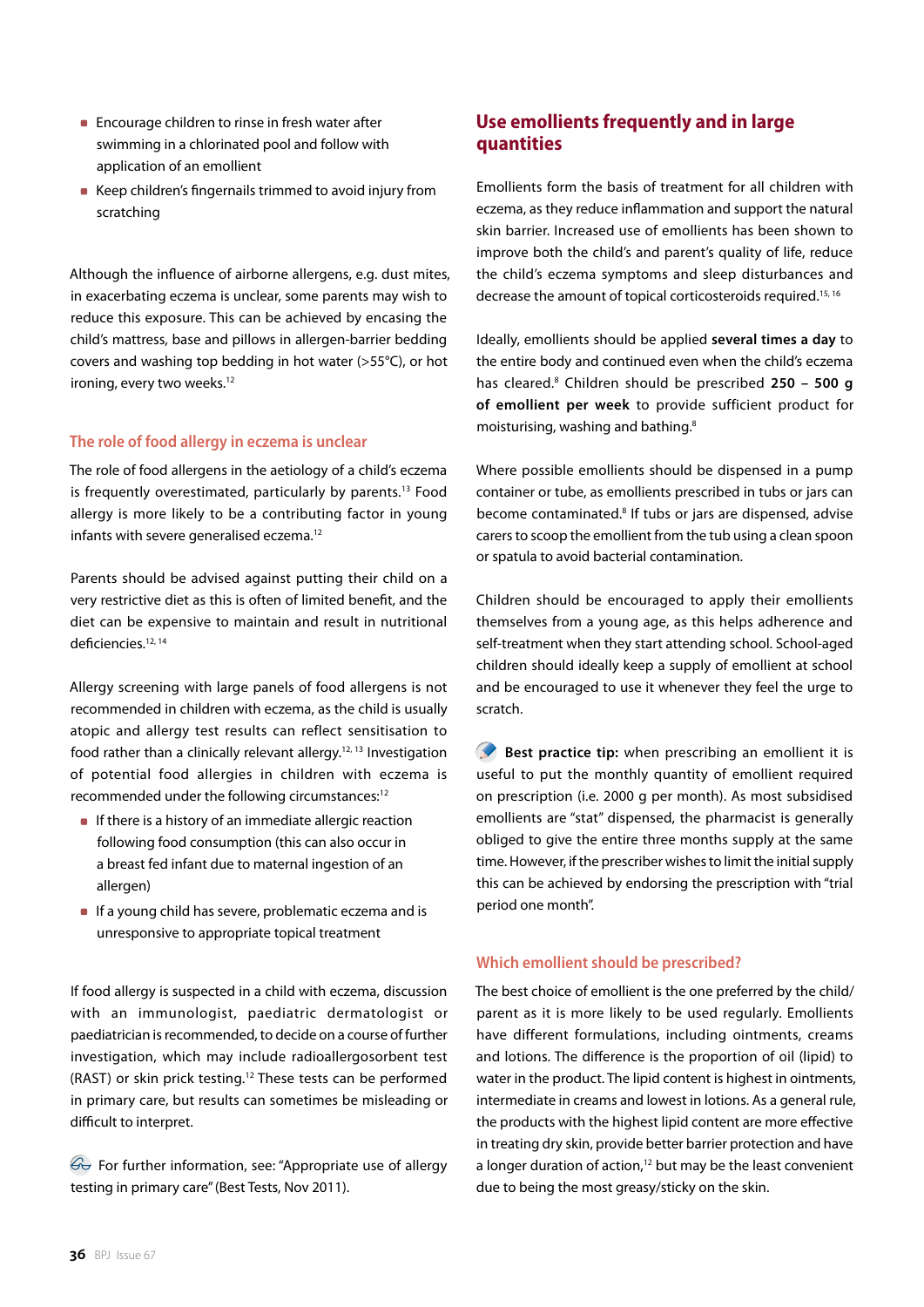The current subsidised emollients include three products that contain cetomacrogol derivatives and are considered as slightly-to-moderately greasy creams. These are Fatty Cream (HealthE) and cetomacrogol cream (PSM) which are available in 500 g tubs, and Sorbolene cream (which contains cetomacrogol + 10% glycerol) which is available in 500 g and 1 kg pump dispensers. Other products are available to purchase if the child or parent prefers another formulation. Aqueous cream BP and emulsifying ointment BP should not be used as leave-on emollients.

 $\mathbb{G}$  Further information on emollients including subsidy restrictions is available from:

**www.nzfchildren.org.nz/nzf\_6237?searchterm=emollients** 

#### **Practical tips on emollient use**

Some useful advice for parents includes:<sup>8</sup>

- **Emollients should be smoothed (not rubbed) onto** the child's skin in the direction of hair growth to avoid irritation
- **Products in tubs/jars should be discarded after the** child has had a skin infection as they may have become contaminated
- **Emollients should be continued when topical** corticosteroids are being used and can be applied before or after the topical corticosteroid

 $\mathbb{G}$  A patient video on the use of emollients is available from: **www.kidshealth.org.nz/eczema-care-moisturisers**

# **Use sufficient amounts of topical corticosteroids once or twice daily for the treatment of flares**

Flares are characteristic of eczema, despite efforts to avoid irritants and apply emollients frequently. Topical corticosteroids are effective for treating flares, and, when used correctly, result in minimal adverse effects.<sup>17</sup> As with emollients, underuse of topical corticosteroids is more common than overuse, and discussing the benefits and risks of topical corticosteroid treatment with the family can assist in overcoming "corticosteroid phobia" (see: "Overcoming corticosteroid phobia", Page 39).

 $\mathbb{G}\rightarrow$  A patient video on use of topical corticosteroids is available from: **www.kidshealth.org.nz/eczema-care-steroids**

The potency of the corticosteroid prescribed should be matched to the severity of the child's eczema flare (Table 1) and the area of the body affected. It is important that the child's parents are aware of what area of the body the

topical corticosteroid should be applied to, particularly if more than one topical corticosteroid has been prescribed, e.g. hydrocortisone for the face and a more potent corticosteroid for eczema on the body.

**Best Practice Tip:** Note on the prescription the specific area to which the cream needs to be applied, as this will then be put on the dispensing label by the pharmacy.

# **Are there any general rules to follow when selecting the appropriate potency?**

The potency of the topical corticosteroid should match the severity of the child's symptoms. However, some useful rules of thumb to guide treatment include:

- **Low potency corticosteroids (e.g. hydrocortisone cream** 1%) should be used as first-line treatment in children of all ages with facial or flexural eczema.<sup>11</sup>
- **Moderate potency topical corticosteroids (e.g.** triamcinolone acetonide) can be considered as a secondline, short-term (five to seven days) treatment for use on the face in severe cases.<sup>11</sup>
- Infants aged less than one year with eczema on the trunk, legs or arms can usually be managed with a low potency corticosteroid. Pre-school aged children generally require a moderate or potent topical corticosteroid and school-aged children often require a potent topical corticosteroid.11
- **Potent corticosteroids (e.g. hydrocortisone butyrate** 0.1%) should not be prescribed for children aged less than one year and very potent topical corticosteroids, e.g. clobetasol propionate (Dermol), should not be prescribed for children with eczema at any age, without first discussing with a dermatologist. $11$
- **In general, short bursts of more potent topical** corticosteroids are more effective and have fewer adverse effects than longer term use of lower potency topical corticosteroids
- **Mixing a topical corticosteroid with an emollient or** another product does not reduce the potency of the topical corticosteroid<sup>8</sup>

 $\mathbb{G}$  For further information on the topical corticosteroids, see: **www.nzfchildren.org.nz/nzf\_6272** 

#### **How often should topical corticosteroids be applied, and for how long?**

Topical corticosteroids should be applied no more than twice a day.<sup>8</sup> Once daily application is sufficient in most cases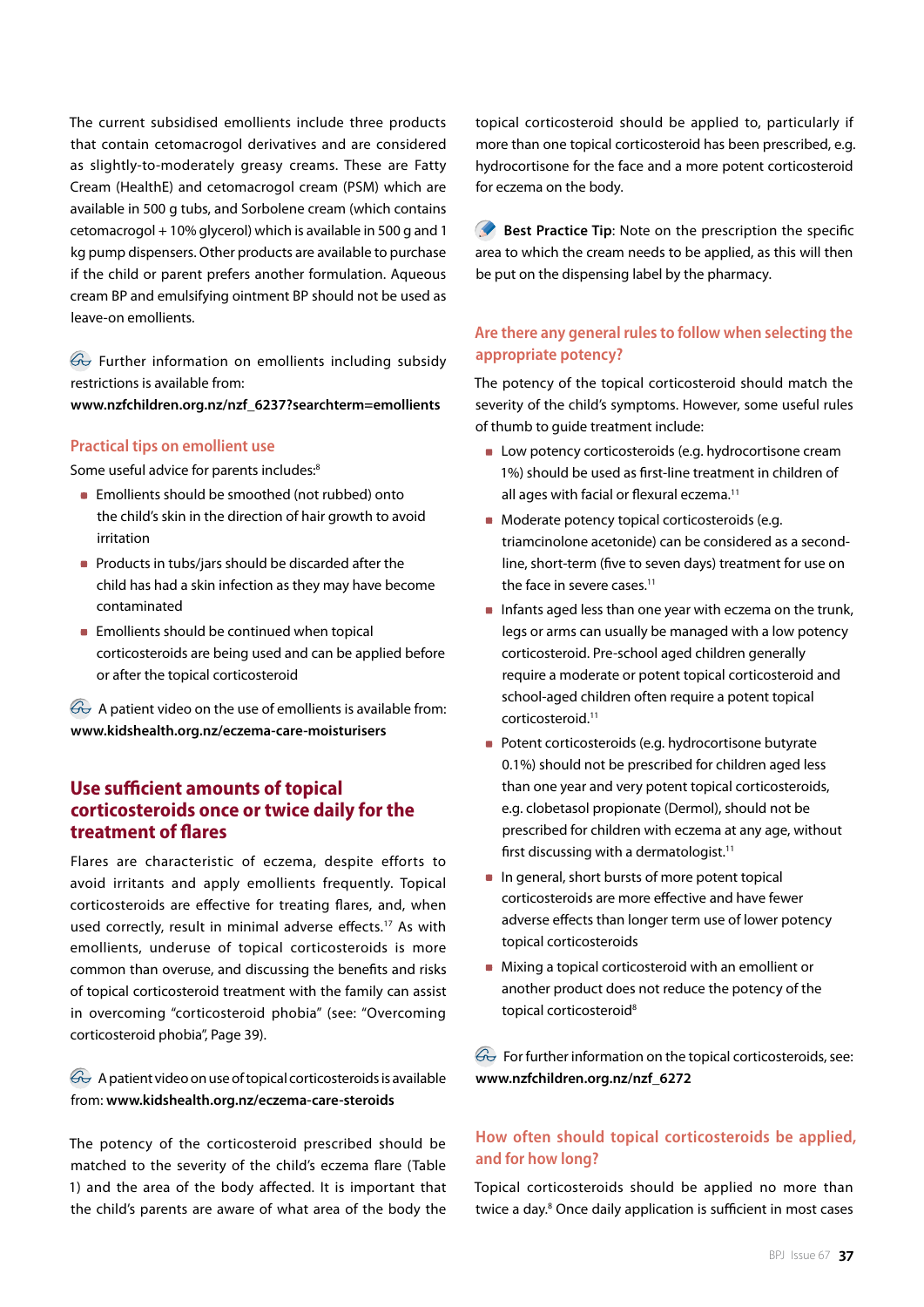(preferably after a bath), as applying treatment more frequently has not been shown to result in significantly better results and may adversely affect patient adherence.<sup>17, 18</sup>

Topical corticosteroids should only be applied to areas of active eczema (including broken skin) and usually discontinued when the flare has resolved (see: "Weekend treatment", opposite).<sup>8</sup> The treatment duration is usually less than two weeks and if the flare does not resolve in this time then the treatment should be reassessed (see below).

**What to consider when treatment is not working** If there is no improvement in the child's symptoms after seven to 14 days of treatment, or if topical corticosteroids are required most days, then consider the following:<sup>8</sup>

- **Poor adherence to treatment, including missed** applications or use of an inadequate amount
- **The corticosteroid is not potent enough**
- **Ongoing exposure to irritants, e.g. soap, sodium** lauryl sulphate, or a contact allergen
- Secondary bacterial or viral skin infection
- **Incorrect initial diagnosis**

# **How much topical corticosteroid should be prescribed?**

An **adult fingertip unit** (FTU) should be used as a guide when prescribing topical corticosteroids and when advising parents about appropriate use (Tables 3 and 4). One FTU is the amount of product (approximately 3 cm or 0.5 g) that will cover an adult index finger, from the tip of the finger to the distal interphalangeal joint, from a tube that has a standard 5 mm nozzle (Figure 2).<sup>19</sup> As a general guide, one adult FTU is enough to treat an area of the child's eczema equal to the surface of two adult hands held side by side with the fingers together.



**Figure 2:** Fingertip unit (Image provided by Dermnet NZ)

**Table 3:** Approximate number of adult finger tip units (FTU) of corticosteroid needed per application for children with  $ercema$ <sup>11, 20</sup>

|                          | 6 months old | 12 months old | 5 years old | 10 years old |
|--------------------------|--------------|---------------|-------------|--------------|
| One entire arm and hand  |              | 1.5           |             | 2.5          |
| One entire leg and foot  | 1.5          |               |             | 4.5          |
| Torso (front)            | 1.5          |               |             | 3.5          |
| <b>Back and buttocks</b> | 1.5          |               | 3.5         |              |

**Table 4:** Approximate weight of product required for a once-daily application of corticosteroid to cover the entire body.11

|            | 6 months old | 12 months old | 5 years old | 10 years old |
|------------|--------------|---------------|-------------|--------------|
| Daily (g)  |              |               | 10          |              |
| Weekly (g) | 35           | 40            | 70          | 100          |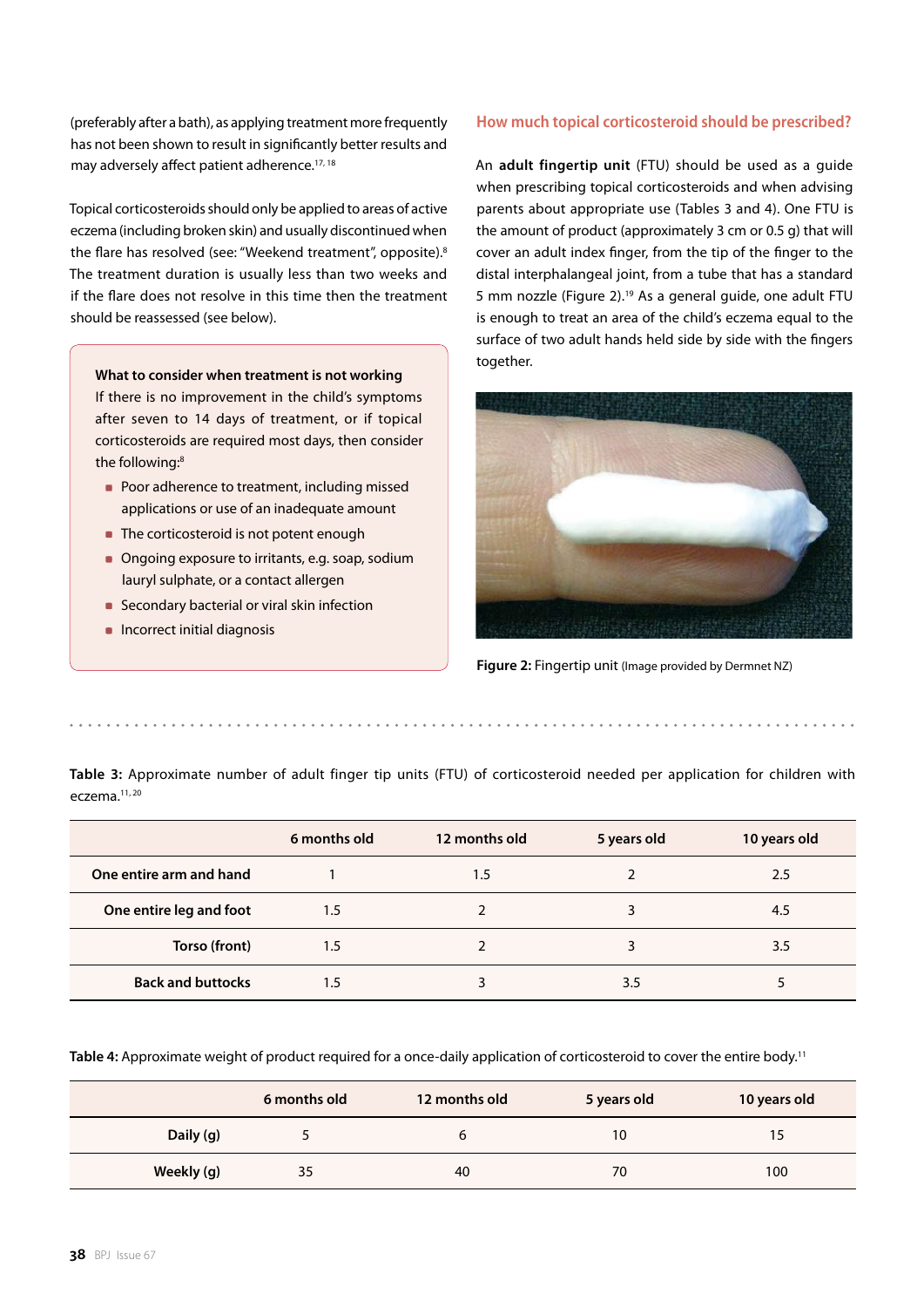## **Topical corticosteroids can be used as maintenance treatment in children with frequent flares**

In most cases, once control of the flare has been achieved, topical corticosteroid treatment can be stopped and emollients continued. However, some children experience frequent flares (two or three per month) and in these cases it may be useful to continue topical corticosteroid treatment between flares.<sup>21</sup> There are two ways to do this  $-$  either step down to the lowest potency product that controls symptoms or use the same potency product less frequently, i.e. "weekend treatment".21

**Weekend treatment** can be used to prevent recurrence once control of the initial flare with a topical corticosteroid has been achieved. The topical corticosteroid should be applied once-daily on two consecutive days per week (not necessarily over the weekend, although this is often more convenient).<sup>21</sup> Emollients should be continued every day, including when the corticosteroid is not being applied. This strategy should be reviewed within three to six months to assess effectiveness.<sup>6</sup>

A study that investigated the efficacy of long-term, weekend topical corticosteroid treatment (up to 16 weeks) showed that this treatment reduced the extent and severity of symptoms and reduced the risk of recurrence in children aged four to ten years with a history of severe recurrent eczema.<sup>22</sup>

# **Use other pharmacological options as required**

Emollients and topical corticosteroids are the evidencebased core treatments for children with eczema, however, other treatment options may be considered in certain circumstances.

## **Pimecrolimus can be used as a second-line treatment when topical corticosteroids are contraindicated**

Pimecrolimus cream 1% (unsubsidised) is a calcineurin inhibitor that can be used as a second-line treatment for sensitive areas of eczema, e.g. the head, neck and genital area, in children aged three months or older when topical corticosteroids are unable to be used or have been ineffective despite optimal use.<sup>7,8</sup> Treatment should only be applied for short periods – up to three weeks at a time in children aged less than two years and for up to six weeks in children aged two to 18 years.<sup>7</sup>

Pimecrolimus has been shown to be less effective than moderate and potent corticosteroids and has not been compared directly with low potency corticosteroids.<sup>24</sup> A 2011 meta-analysis and systematic review reported that topical

# **Overcoming corticosteroid "phobia": appropriate use does not result in skin atrophy**

Parents often underutilise topical corticosteroids due to the fear of adverse effects. Skin thinning is commonly cited as the most concerning adverse effect.<sup>23</sup> However, recent evidence suggests this adverse effect has been over-stated.17, 23

A 2011 study that investigated the atrophogenic potential of topical corticosteroids in 92 paediatric dermatological patients reported that it was possible to obtain excellent control of symptoms without producing cutaneous atrophy.23 The children had all received long-term (at least three months) topical corticosteroid treatment.<sup>23</sup> No degree of cutaneous atrophy was observed using a validated five-point dermoscopic scale at any of the 280 body sites measured, even though the children had received treatment for a prolonged period.23

An Australasian consensus statement on the adverse effects of topical corticosteroids in paediatric eczema agreed with these findings.<sup>17</sup> The statement reported that what is commonly referred to as skin thinning by parents and non-dermatologists is usually a misinterpretation of active eczema.17 Other findings from the consensus statement about the use of topical corticosteroids include:17

- The fingertip unit should be used as a guide for the amount of corticosteroid to be applied
- $\blacksquare$  Irreversible skin thinning does not occur when topical corticosteroids are used to treat flares and then terminated upon resolution of the flare
- Topical corticosteroids do not result in striae unless used inappropriately, e.g. under occlusion for long periods, or in overdose, and only then at certain body sites, e.g. groin or axillae
- **Clinically significant adrenal suppression is very rare** with appropriate use
- **The hyper- or hypo-pigmentation observed as the** child's eczema clears is caused by the eczema and not the topical corticosteroid

Explaining to parents that topical corticosteroids have an anti-inflammatory effect, and are different to anabolic steroids, can also assist in overcoming any steroid phobia the parents may have.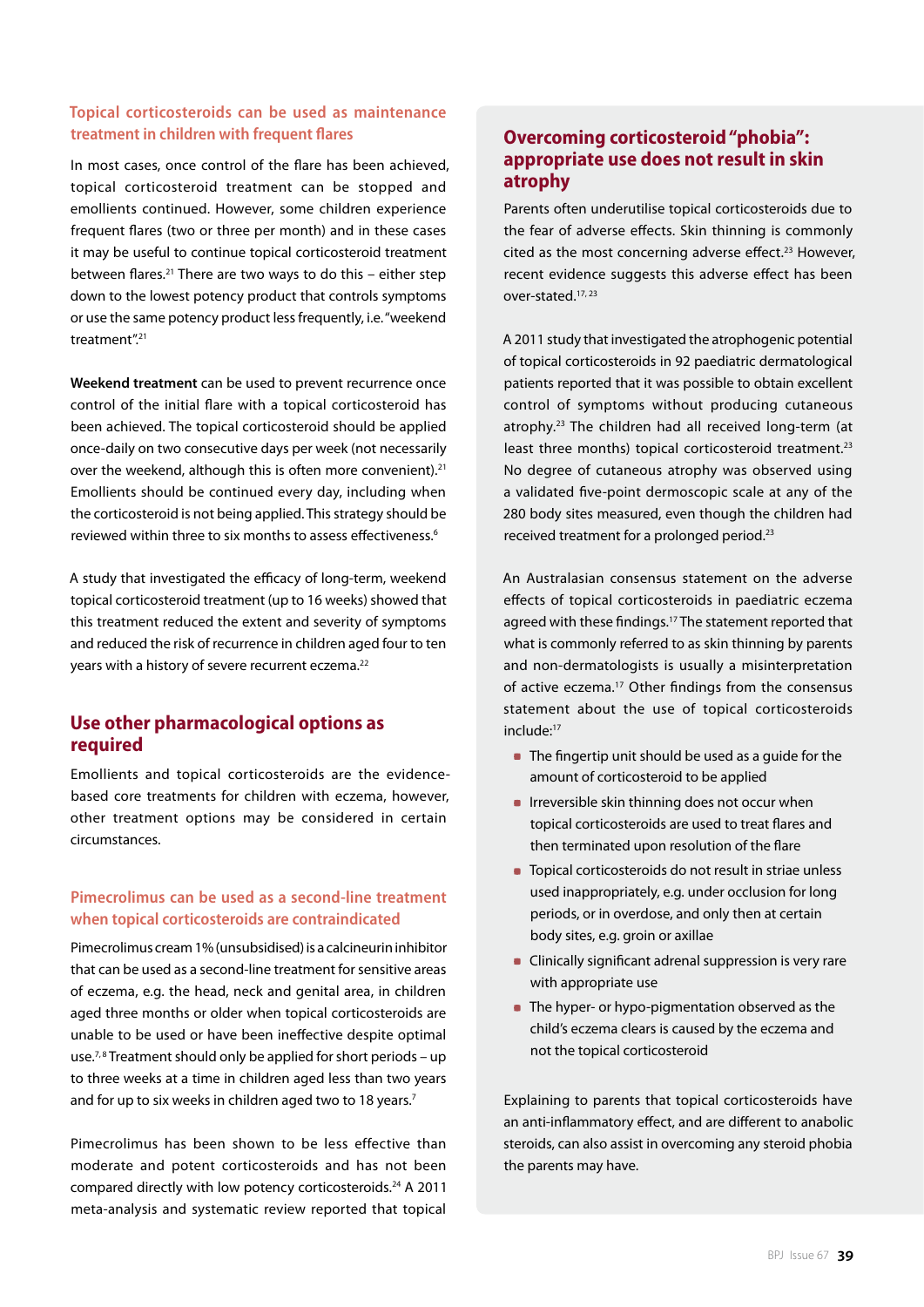corticosteroids appeared to be more effective than calcineurin inhibitors for the prevention of flares in people with atopic eczema.<sup>25</sup>

The benefits and risks of treatments should be discussed with parents as pimecrolimus can cause local irritation, most commonly a short-lasting burning sensation.7 Other adverse effects include irritation, pruritis and erythema at the application site and also skin infections (most commonly folliculitis).7

#### **Antibiotics are required for secondary infection**

Children with infected eczema require treatment with an oral antibiotic. The antibiotic regimen should be selected based on local resistance patterns and be active against *S. aureus* and streptococci. Skin swabs can be considered in certain circumstances, e.g. in areas with high prevalence rates of methicillin-resistant *S. aureus* (MRSA) or in children who have failed to respond to the first-line antibiotic treatment.

A first-line recommended treatment regimen is:26

- **Flucloxacillin 12.5 mg/kg, three times daily, for seven to** ten days (maximum 500 mg/dose)
- OR
- Cephalexin 12.5 25 mg/kg, twice daily, for seven to ten days (maximum 500 mg/dose)

Erythromycin 10 mg/kg/dose, four times daily or 20 mg/kg, twice daily is a second-line alternative.<sup>26</sup>

Flucloxacillin syrup can be unpalatable for some children, therefore those who can swallow capsules should be prescribed these in preference to the syrup. It is not recommended that the syrup is mixed with other liquids prior to administration to help improve the taste, but a sweet drink can be given afterwards. As cephalexin is a broader spectrum antibiotic than flucloxacillin, ideally it should be chosen second-line, however, if compliance with flucloxacillin will be problematic, it is a recommended option.

Prescribing topical antibiotics, e.g. fusidic acid, for children with small localised lesions of infected eczema is now generally not recommended due to the high rates of resistance to fusidic acid in the community. Combination steroid, antibiotic and antifungal creams, e.g. Pimafucort (subsidised), may be appropriate for localised infections in certain circumstances, e.g. children with angular chelitis.

 $\overline{\mathbb{G}}$  A patient handout on infected eczema is available from: **www.starship.org.nz/media/269484/infected\_eczema\_ handout.pdf**

#### **Antihistamines: may aid sleep in children with severe itch**

Antihistamines are not routinely recommended for treating children with eczema as they do not generally help with the itch. $8$  However, a short ( $<$  one month) trial of a non-sedating antihistamine, e.g. cetirizine, can be considered in children with moderate-to-severe eczema or when there is associated urticaria.<sup>8</sup> Non-sedating antihistamines are generally not recommended for use in children aged less than two years, with the exception of cetirizine which can be prescribed to children aged one year or older.<sup>7</sup>

During an eczema flare, itch can become severe and a short course of a sedating antihistamine, e.g. promethazine hydrochloride, can be trialled to aid sleep in children aged over two years.<sup>8</sup> The sedating antihistamine should initially be used at night when the child cannot sleep due to the itch and reduced to "as necessary" when the child's symptoms have improved. Sedating antihistamines are contraindicated in children aged less than two years for all indications.7

**Best practice tip:** If a child is being prescribed a sedating antihistamine "as required", ensure that an appropriate volume of medicine is indicated on the prescription.

#### **Wet wraps: usually now initiated in secondary care**

In the past, wet wraps have been recommended to parents as an at-home treatment for children with severe or extensive eczema. However, they are now generally not recommended for use in an outpatient community setting as the benefits of wet wraps over appropriate use of topical corticosteroids has not be proven.<sup>8, 27</sup> Wet wraps have a number of drawbacks including systemic absorption of corticosteroids, high cost, necessity for specialised training to apply the wraps effectively and safely, and an increase in cutaneous infections and folliculitis.<sup>12</sup> They are sometimes used in a hospital setting under specialist supervision and require close monitoring if used with topical corticosteroids.

#### **Oral corticosteroids are generally not recommended**

Oral corticosteroids (e.g. prednisolone) are not generally recommended for treating children with eczema as there can be significant rebound flaring of eczema when they are withdrawn.8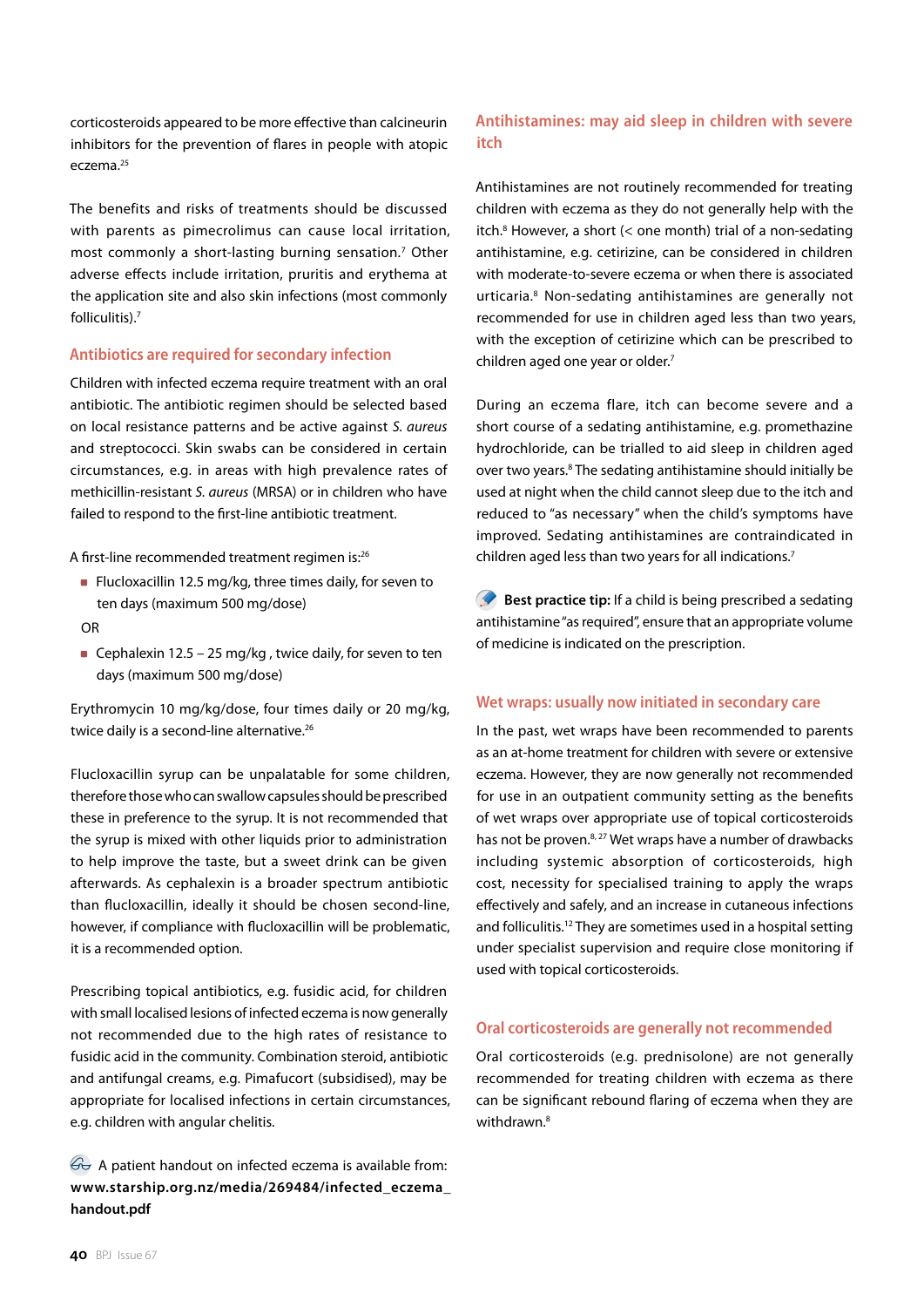# **Seek specialist advice for children with severe or persistent eczema**

The majority of children with eczema can be managed in primary care, although seeking specialist paediatric or dermatological advice should be considered in children with severe or persistent eczema. Referral pathways will vary according to the local services available; contact your DHB. Circumstances where discussion with a specialist is recommended include:<sup>8, 11</sup>

- **If eczema herpeticum is suspected. Eczema herpeticum** is a disseminated viral infection and most cases are due to the *Herpes simplex* virus. It is characterised by rapidly worsening, painful plaques, clustered vesicles or punched out erosions
- If the eczema is severe (or on the face) and the child is not responding to topical corticosteroids. This includes children requiring ongoing daily use of topical steroids to maintain control.
- When phototherapy or systemic treatment, e.g. methotrexate, ciclosporin, is likely to be required
- **If a child with bacterially-infected eczema is not** responding to appropriate treatment, or has recurrently infected eczema
- Where the eczema is causing the child significant psychological or social problems, e.g. frequent waking at night, school absenteeism
- **If the child has suspected immediate food** hypersensitivity, poor growth or a severely restricted diet
- Where there is uncertainty over the diagnosis

**ACKNOWLEDGEMENT:** Thank you to **Dr Diana Purvis**, Paediatric Dermatologist, Starship Children's Health, Honorary Senior Lecturer, School of Medicine, University of Auckland for expert review of this article.

# **Alternative treatments options are often trialled**

The guidance provided in this article is based on the best published international and local evidence for treating children with eczema in the primary care population in New Zealand. It is acknowledged that there are a number of alternative treatment options available, which, although do not have a solid evidence base to support them, may be considered on an individual basis in children for whom resolution of symptoms has been unable to be achieved with conventional means. These strategies often incorporate different combinations of treatments, other formulations/brands of emollients, the use of vitamins and exploring the avoidance of certain foods.

An open and non-judgemental discussion about strategies the parents may wish to pursue can help to ensure that appropriate treatments are selected that do not adversely affect the child's condition.